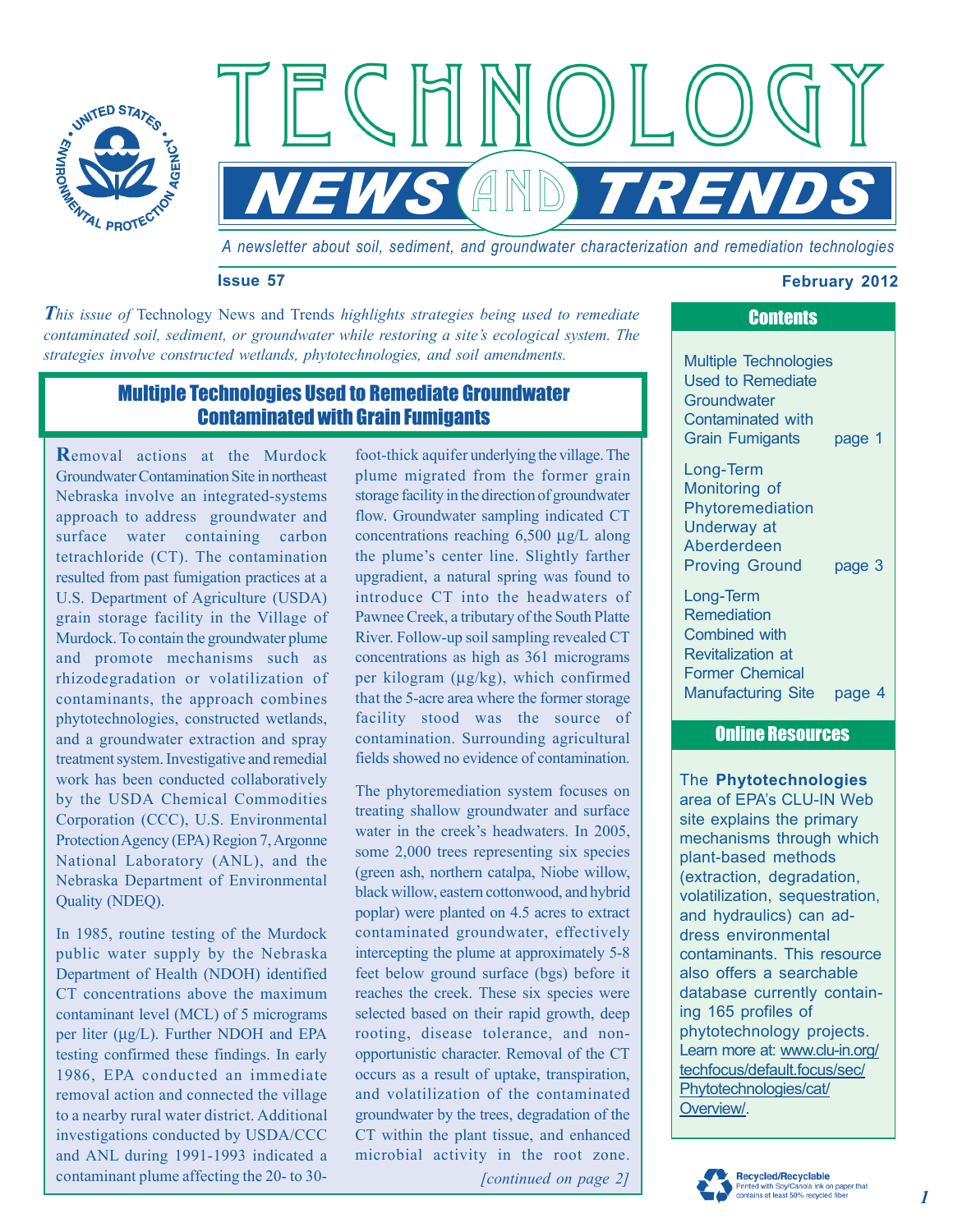### *[continued from page 1]*

Groundwater modeling estimated that trees planted along the creek bank would each take up approximately 60 gallons of contaminated groundwater daily during the growing season.

"Tree wells" were installed beyond the immediate creek banks to maximize chances of tree rooting at target depths within the aquifer (Figure 1). To aerate the tree roots and promote growth of naturally occurring contaminant-degrading bacteria, a perforated tube was emplaced as an open loop inside each well.

The phytoremediation system also includes a mixture of native prairie grasses (e.g., big bluestem, Indian grass, switch grass, and western wheat grass) and wild flowers (e.g., baby's breath, black-eyed Susan, coreopsis, and purple coneflower) along with other species planted between the trees and adjacent areas. This cover crop: (1) enhances erosion control; (2) intercepts local precipitation and runoff and, hence, promotes the uptake of deeper contaminated groundwater by the trees; (3) helps protect the trees from physical damage; (4) provides a transitional buffer zone between the tree planting areas and the surrounding croplands; and (5) creates a barrier to herbicide drift.

The shallow wetland constructed immediately downgradient of the main planting area provides an additional remediation polishing step through further degradation by microbial communities and plants. The wetland contains bulrush, arrowhead, sedge, zebra rush, and spikerush covering approximately 800 cubic yards  $(yd^3)$  over an undulating bottom surface, which adds biodiversity and increases residence time. As designed, the water flows approximately 390 feet through the wetland, which has an average width of 60 feet. This results in a high ratio of length to width (6.5:1). The residence time of water entering from the plantation discharge point ranges from 4.2 to 11.8 days.



The groundwater extraction system is designed to remove contaminated groundwater from the upgradient, more concentrated portion of the plume and provide hydraulic control in hot spots. A single well extending 77 feet bgs is used to extract groundwater at a rate of approximately 29 gallons per minute. The extracted groundwater is piped to a sprayirrigation treatment unit installed at nearby school athletic fields. This custom unit disperses a light spray of the extracted groundwater at a radius of more than 500 feet, a process that simultaneously volatilizes the CT and irrigates the fields. School staff operate the extraction/ treatment system seasonally, depending on local irrigation needs and weather. Since 2005 start-up, hundreds of thousands of gallons of contaminated groundwater have passed through the extraction/treatment system.

The spray irrigation treatment unit and the extraction well are operated in accordance with a National Pollutant Discharge Elimination System (NPDES) permit issued by NDEQ. Outfall from the spray irrigation unit is classified by the NDEQ as a land application; as a result, no specific targets for CT removal have been established. NDEQ specifies, however, that the discharge not be toxic to aquatic life in surface waters of the state outside the

*Figure 1. Wells at the Murdock site were drilled to the level of groundwater and lined with plastic to direct root growth downward toward the aquifer while providing root access to near-surface moisture.* 

> mixing zones allowed under the Nebraska Surface Water Quality Standards. The standards define a maximum acceptable level of 44.2 μg/L for CT in surface water bodies, which applies to CT levels in surface water discharge from the wetlands to Pawnee Creek.

> July-September 2011 groundwater samples indicated an average CT concentration ranging from less than 1.0 μg/L at the point of compliance to 5.1 μg/L immediately upstream of the wetland, a 99% reduction from highest measured concentrations in surface water (7,800 μg/L) prior to remediation. Concentrations of chloroform, a CT breakdown product, have remained at trace levels (below 1 μg/L or not detectable) at the same locations established in the approved monitoring plan.

> CT uptake by the planted tree stand has been confirmed by the seasonal presence of CT and chloroform in branch tissue at increasing concentrations and over an expanding areal extent. Significant concentrations of CT in samples from native, deep-rooted grasses where elevated concentrations were found in shallow groundwater and branch tissues indicates that the cover crop may aid the remediation process, as intended.

> Trees, native grasses, and wild flowers needed to remediate the site were purchased from local businesses. The USDA engineering evaluation and cost analysis for this project estimates a \$538,255 capital cost and \$2,985,360 operation and maintenance cost, for a total cost of \$3,523,615.

*Contributed by Jeff Field, EPA Region 7 [\(field.jeff@epa.gov](mailto:field.jeff@epa.gov) or 913-551-7548)*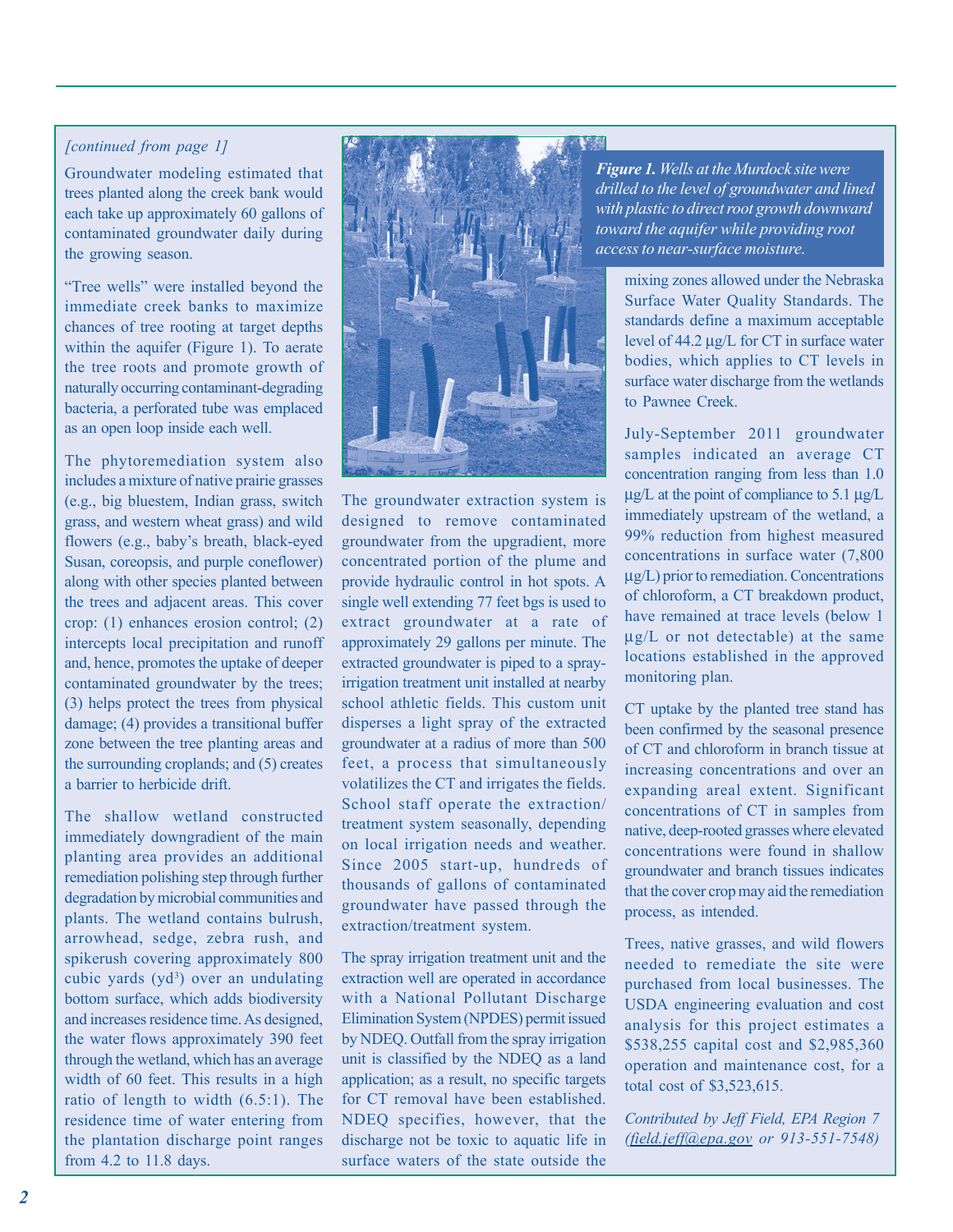## Long-Term Monitoring of Phytoremediation Underway at Aberderdeen Proving Ground

<span id="page-2-0"></span> phytoremedation as an alternative to **A** phytoremediation field study began at J-Field of the Aberdeen Proving Ground (APG) in Edgewood, MD, in the spring of 1996. The purpose was to evaluate the feasibility of pump-and-treat (P&T) technology, which was expected to have limited success due to the site's hydrogeologic conditions. Successful results led to expansion of the study in 2001 by installing approximately 600 additional trees to provide more complete hydraulic containment of the contaminant plume. Monitoring since 2004 indicates that the trees continue to influence onsite groundwater flow and effectively intercept a plume of volatile organic compounds (VOCs). Evaluations also indicate that phytotechnology helps remediate groundwater by biotransforming VOCs within the transpiration stream and by enhancing in situ biodegradation of contaminants in the rhizosphere.

 was used as a test area for chemical APG is a military installation on the western shore of the Chesapeake Bay. From 1940 through the 1970s, J-Field warfare agents, munitions, and industrial chemicals. Onsite disposal of test waste, including use of several trenches as burning pits, released chemicals to groundwater and soil. Remedial activities for contaminated soil have involved excavation of hotspots and offsite disposal of soil and sediment with high concentrations of polychlorinated biphenyls (PCBs) and metals, placement of a 2-foot layer of clean soil and geotextile fabric as a protective cover over excavated areas, erosion controls to reduce surface water runoff into the bay, and institutional controls for white phosphorouscontaminated soil. Monitoring has confirmed the presence of dense nonaqueous phase liquid (DNAPL); however, DNAPL recovery efforts are unlikely to be successful due to the tight soil.

The majority of groundwater contamination caused by the burning pits is confined to a low-permeability, 30-foot-thick surficial aquifer at 6 to 7 feet bgs. Groundwater sampling in the surficial aquifer prior to 2001 expansion of the field study indicated high concentrations of tetrachloroethene (PCE) (11 mg/L), trichloroethene (TCE) (93 mg/L), and 1,1,2,2-tetrachloroethane (TeCA) (390 mg/L), as well as  $1,2$ dichloroethene (DCE) (110 mg/L), 1,1,2 trichloroethane (TCA) (7.1 mg/L), and vinyl chloride (4.2 mg/L). The aquifer discharges to nearby fresh water marshes. Due to the tight soil structure of the silty sand, the rate of groundwater flow is low, at an estimated 10 to 15 feet year. The cleanup objective for J-Field, as part of the APG "Edgewood Area" National Priorities List site, is to use the trees to maintain capture of the plume until MCLs are reached.

The field study involved planting 183 twoyear-old hybrid poplar (*Populus deltoids x trichocarpa)* saplings on approximately one acre along the contaminant plume periphery. The saplings were planted on 10-foot spacings in a single stand. Two years later, approximately 20 tulip trees and silver maples were added to evaluate their performance as native species. A passive drainage system consisting of a series of ditches was constructed to remove surface and near-surface precipitation quickly, thereby encouraging tree roots to access groundwater. Standing water along the drainage system in some areas, however, prompted planting of tree species preferring wetter conditions, such as bald cypress, sycamore, and swamp white oak.

The trees' ability to intercept the plume was evaluated over five years through groundwater modeling and periodic measurement of the water table elevation, tree transpiration rates (based on sap flow and tree growth rates), transpiration vapor data, seasonal hydraulic gradients, natural attenuation parameters in groundwater, and contaminant levels in the plant tissue. A

tailored cylindrical dialysis sampler (4 feet in length and 0.16 feet in diameter) was used to measure VOC concentrations in the root zone. Two dialysis samplers also were installed, one directly in the poplar grove (approximately 1 foot from the trunk of a mature hybrid poplar) and the other outside of the grove but in the plume. Upgradient and downgradient groundwater sampling results also were used to evaluate the trees' ability to intercept the contaminant plume.

Peak summer groundwater transpiration rates for the poplar grove were estimated at 2 to 12 gallons per day per tree, based on sap flow measurements. By inducing upward groundwater gradients towards the tree roots during transpiration, the poplars were estimated to shift gradients at depths reaching 25 feet bgs in the summer, effectively limiting discharge of contaminated groundwater from J-Field to the adjacent freshwater marsh. A 2001 groundwater treatability study examined the process by which contaminants are transferred from the tree roots to the leaves and quantified the transpiration rates achieved in the field. Using the transpiration gas and condensate sampling method, for example, TeCA was detected in air ranging from 2.0 to 170 parts per billion by volume. As expected, the highest rate of transpiration occurred during summer growing seasons.

Results of the second five-year review for J-Field in 2008 indicated significant decreases in concentrations of PCE, DCE, and TeCA in groundwater, with increased concentrations of TCE, TCA, and vinyl chloride likely due to breakdown of TeCA. For example, total VOC concentrations in one well had decreased from 15,000 μg/L to 400 μg/L by 2007. Cones of depression and water flow reversals observed during monitoring suggested that the grove

*[continued on page 4]*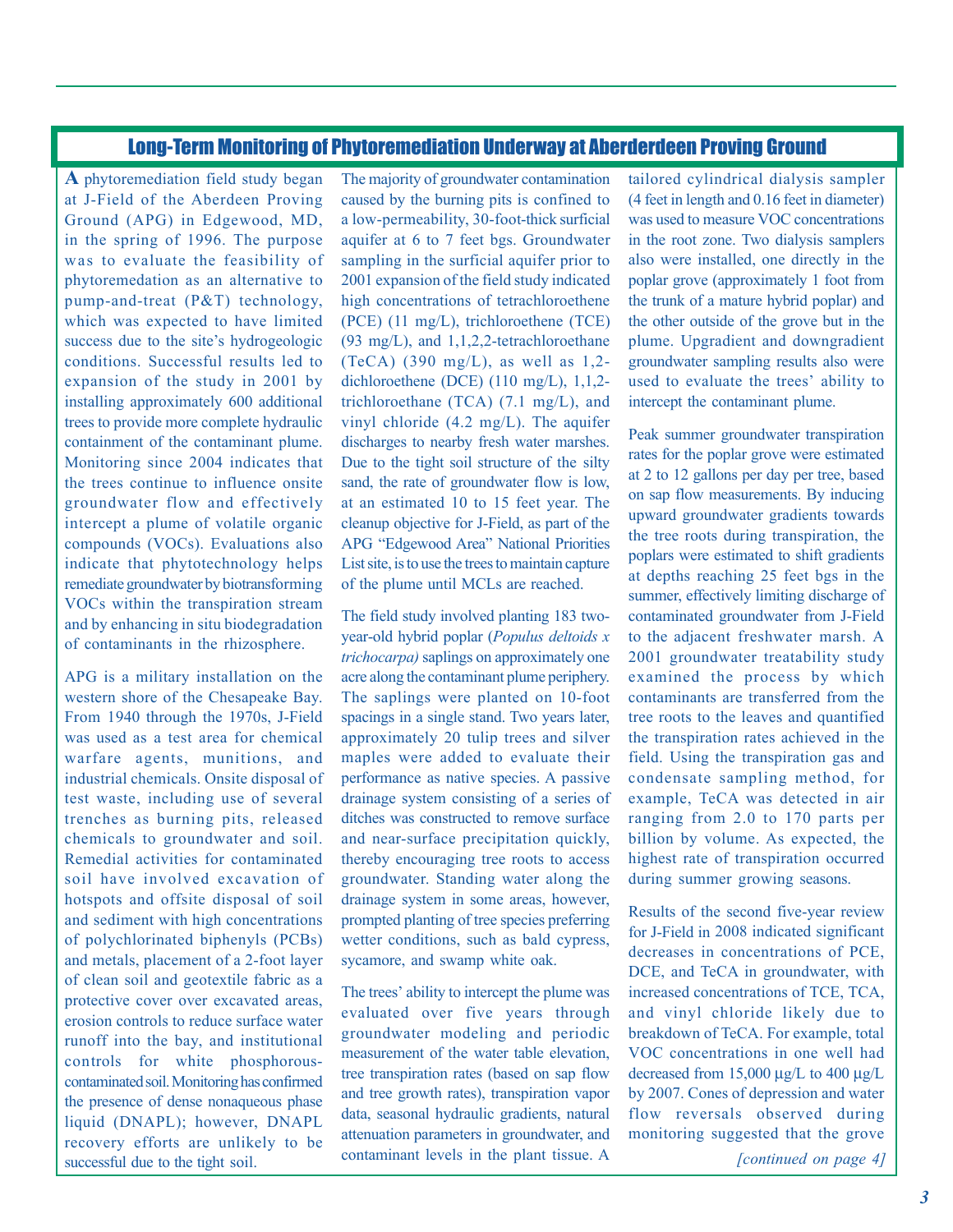### <span id="page-3-0"></span>*[continued from page 3]*

provided hydraulic containment of the VOC plume during the growing season except during periods of significant precipitation. During those periods, nearby mature forests (with mixed ages of trees) appeared to have a greater effect on the water table than the seven-yearold phytoremediation grove. This trend suggested that the uptake capacity of individual trees is limited but that the collective capacity of the entire grove would increase with maturity.

Full-scale phytoremediation at J-Field now involves approximately 800 trees (including the original 183 hybrid poplars) covering approximately four acres. In 2010, 32 canker-diseased hybrid poplars were removed and replaced by 130 hybrid poplars of a new canker-free cultivar (Clone OP 367), and 15 additional sycamores, swamp white oak, or bald cypress were installed in drainage areas. Water uptake by the entire grove is estimated at 1,600 to 9,600 gallons per day, depending on the season.

Maintenance activities are conducted monthly to promote health of the grove. The trees are pruned as needed to strengthen plant structure and encourage development of a denser canopy. The grass between the trees is typically mowed four times during each growing season. Habitat of ground-nesting birds is protected during each mowing by 8-foot-wide "birthing strips" between the tree stands and

adjacent open fields. Maintenance also includes replacing individual trees affected by weather extremes; for example, approximately 15 poplars were replaced last year following Hurricane Irene.

As part of ongoing land stewardship actions at J-Field, APG is currently developing a forest management plan for the phytoremediation grove that will continue to optimize remedial effectiveness of the trees while restoring onsite ecosystems (Figure 2). The plan includes periodic thinning of the grove to avoid stress on individual trees, which increases the grove's susceptibility to disease and decreases water uptake rates. Intermittent replacement of mature trees also will provide the desired mixture of tree ages to maintain a uniform draw on the aquifer. Since annual water uptakes are highest during each tree's growing years, fully mature poplars (12-15 years of age) will be gradually replaced by canker-resistant hybrid poplar saplings. Based on past lessons learned, future plantings will involve bigger spacing among individual plants to avoid overcrowding and nutrient deficiencies and shallower installations to promote more pervasive root systems. During drought conditions, soil amendments or periodic watering will be used to reduce tree stress and assure continued growth. Additional plant species also will be introduced over time to increase plant diversity in the area.

Annual costs for maintaining the phytoremediation grove total \$20,000- 25,000. In contrast, APG estimates that operation and maintenance O&M of a comparable P&T system would cost more than \$200,000 each year.

*Contributed by Rurik Loder [\(rurik.a.loder.civ@mail.mil](mailto:rurik.a.loder.civ@mail.mil) or 410-436-7313) and Scott English [\(scott.d.english.civ@mail.mil](mailto:scott.d.english.civ@mail.mil) or 410-436-9804), U.S. Army* 



## Long-Term Remediation Combined with Revitalization at Former Chemical Manufacturing Site

**R**emediation at the former Occidental Chemical Corporation ("Oxy") site in Montague, MI, is closely integrated with revitalization and wildlife habitat creation on this former industrial property. The site restoration plan included amending the sandy soils, expanding wetlands, restoring shorelines, and planting native vegetation that will co-exist with ongoing groundwater remediation work. To date, approximately 65 of 100 acres affected

by remedial efforts have been converted to open prairie areas or wetlands. Expansion of the prairie onto the remainder of the site is underway to provide additional habitat and complement long-term forest management activities.

This 880-acre site is located within a region of residential and commercial developments, hardwood forests, dunes, and grasslands in the Lake Michigan basin. A chemical

*[continued on page 5]*  manufacturing facility covering 200 acres operated on the site from 1954 until closing in 1983. Investigations indicated that the facility disposed of approximately 506,000 cubic yards of organic wastes containing hazardous substances in unlined settling ponds on approximately 50 acres. In addition, PCB- and hexachlorobenzenecontaminated sediment was found in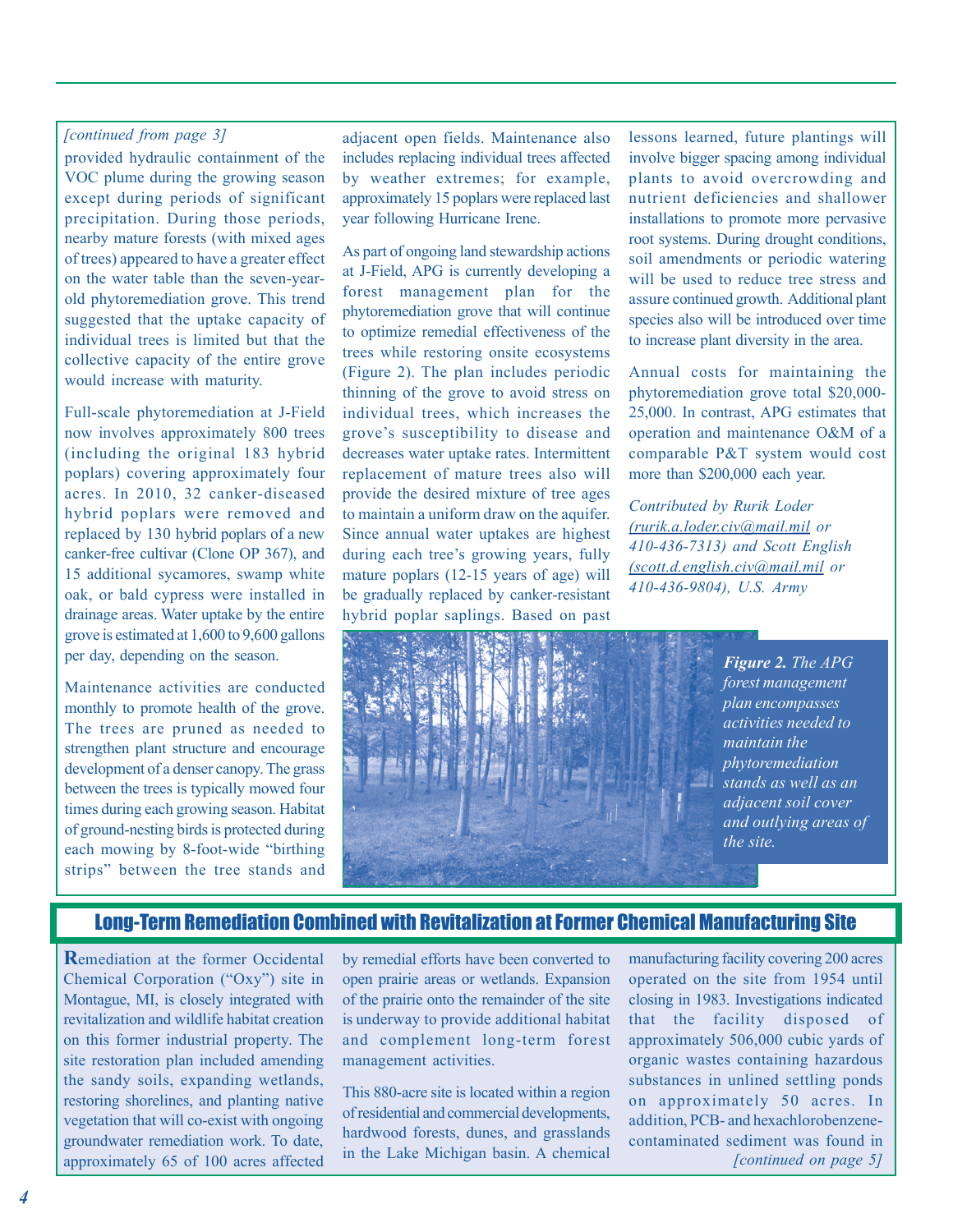### *[continued from page 4]*

adjacent surface water (White Lake) as a result of point-source discharge. Results of groundwater sampling revealed dissolved VOC concentrations exceeding 1 mg/L, which indicated the presence of dense non-aqueous phase liquid. Other contaminants of concern included CT, chloroform, PCE, TCE, and hexachlorobutadiene. The groundwater is at 40 feet bgs within a layer of sand extending 100 feet bgs.

Remedial efforts began in 1981, when approximately 970,000 tons of contaminated soil considered to be one of several source areas was excavated and placed in an onsite, conventional RCRA landfill that included a bottom liner and 10-foot cover of impermeable clay. In 2003, additional soil from hot spots was excavated and disposed of at an offsite facility for hazardous waste, along with approximately  $10,500$  yd<sup>3</sup> of dredged and de-watered sediment containing an estimated 1,100 pounds of persistent, bioaccumulative, and toxic compounds. In addition, a 2-acre former equalization pond was drained, decontaminated through pressure washing and vacuuming, re-lined with a synthetic plastic liner covered by 24 inches of clay, and allowed to refill with rainwater.

To intercept and treat a contaminant plume affecting private wells and the White Lake basin, eight purge wells extending to depths of 100 feet bgs were installed in 1982 along 2,200 feet of shoreline. The extracted groundwater is routed to an onsite treatment plant relying on carbon treatment. Under an NPDES permit, approximately one million gallons of groundwater is discharged each day to White Lake at a point approximately onehalf mile downgradient of the plant.

Soil amendments were needed in backfilled areas to physically stabilize the loose soil and address the low organic content left by construction and operation of the former manufacturing facility.

Based on results from onsite soil test plots for various plant species, the chosen amendment consisted of a mixture of leaf compost, wood shavings, and manure obtained from a nearby dairy farm. The amendment was mixed onsite and applied on ground surfaces of half-acre parcels through use of a mechanical manure spreader to achieve a 6- to 8-inch layer. A disc cultivator was then used to mix the amendment into the upper soil and destroy remaining weeds.

To stabilize soil and prevent weed establishment during the first year of revegetation, a nursery crop of Canada wild rye (*Elymus canadensis*) was planted prior to seeding. The areas were then seeded via a standard drill (and broadcast techniques where needed) with several hundred pounds of native prairie grasses and wildflowers. Annual maintenance includes routine harvesting of seeds from the revegetated areas and offsite grassland and, if needed, seed dispersion in areas suffering from drought or unexpected damage.

The vegetation is monitored annually for survival, species composition, and invasive plant species. Shipments of manure provide soil amendment for the site on a periodic (commonly weekly) basis. In April 2010, prescribed burning was conducted in the prairie areas to gain the benefits of otherwise naturally occurring fire, which includes control of invasive plant species

such as spotted knapweed and provides carbon-rich matter to the soil (Figure 3).

Common cattails (*Typha latifolia*) native to the area were planted along shores of the remediated pond to establish the new wetland. To expand the prairie areas, native short grasses, tall grasses, wildflowers, and clover (as a winter cover crop) were seeded in adjacent acreage upland of the treatment plant and excavation areas. The combined prairie-wetland now provides a drinking water source for wildlife, haven for migratory waterfowl and wading birds, habitat for aquatic insects, and year-around home to small mammals such as muskrats and mink.

The shoreline enhancement is conducted through the federal Great Lakes Restoration Initiative in partnership with the Muskegon Conservation District. Most of the remaining 800+ acres of this site are covered by forest managed by Occidental Chemical Corporation under the Michigan Department of Natural Resources Forest Stewardship Program. Other partners include the Wildlife Habitat Council, Pheasants Forever, Ruffed Grouse Society, and USDA Natural Resources Conservation Service.

To date, costs to operate the groundwater treatment plant total \$1.2 million. Cumulative costs for site remediation over the project life, including long-term

*[continued on page 6]* 



*Figure 3. Within six months after prescribed burning, prairie areas at the Oxy site contained a predominance of desirable native plants such as black-eyed Susans (*Rudbeckia hirta).